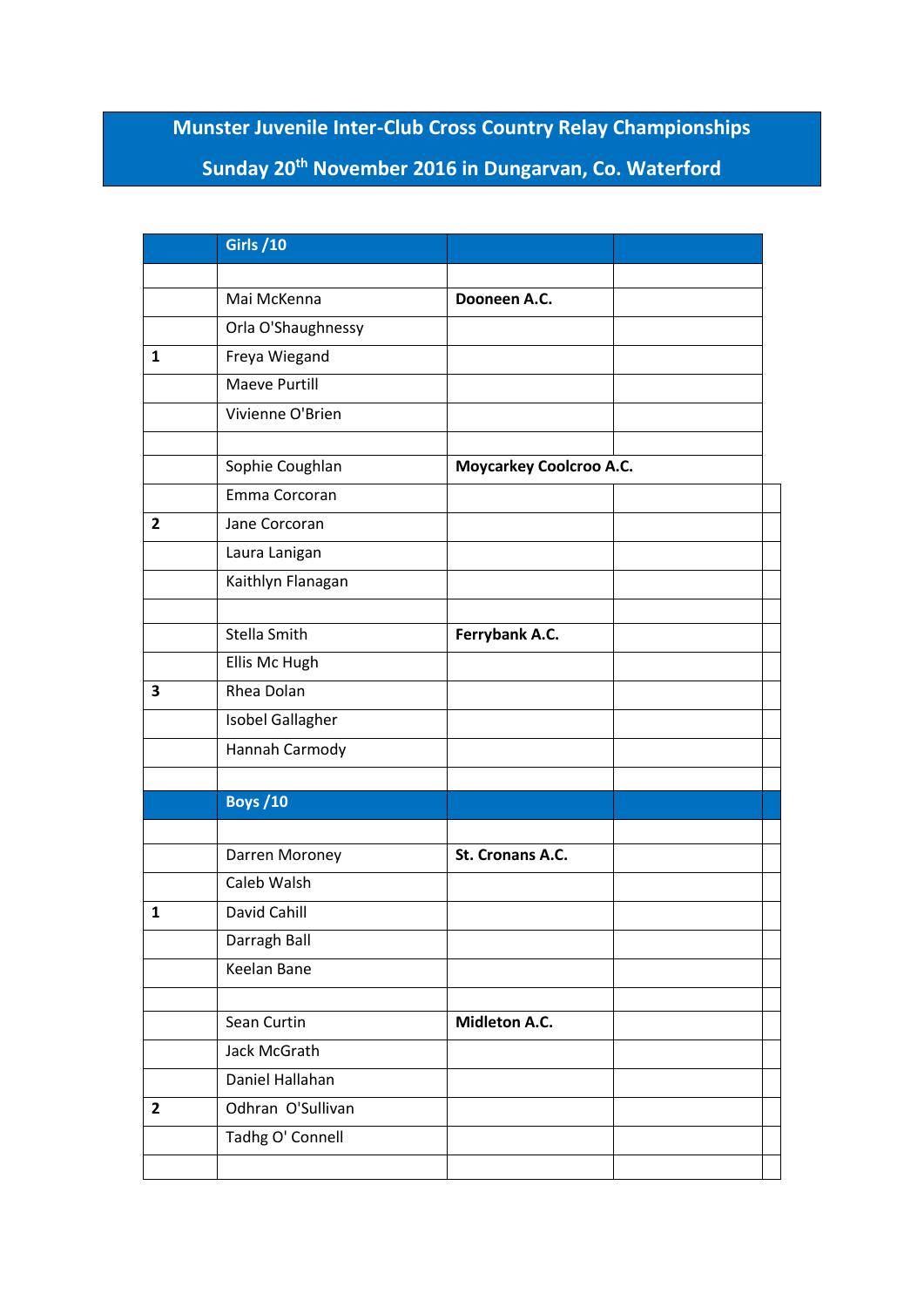|                | David Gaffney        | <b>West Waterford A.C.</b> |  |
|----------------|----------------------|----------------------------|--|
|                | David Nyhan          |                            |  |
| 3              | Joseph Kelly         |                            |  |
|                | Nicky Fitzpatrick    |                            |  |
|                | Paddy McCarthy       |                            |  |
|                |                      |                            |  |
|                | <b>Girls /12</b>     |                            |  |
|                |                      |                            |  |
|                | <b>Emer Conroy</b>   | Dooneen A.C.               |  |
|                | Sarah Meade          |                            |  |
| 1              | Victoria Amiadamen   |                            |  |
|                | Aimee Ryan           |                            |  |
|                | Sarah O'Shaughnessy  |                            |  |
|                |                      |                            |  |
|                | Caoimhe Cahill       | St. Cronans A.C.           |  |
|                | Orna Moynihan        |                            |  |
| $\overline{2}$ | Clodagh Quinn        |                            |  |
|                | Emma Quinn           |                            |  |
|                | Jodie Watts          |                            |  |
|                |                      |                            |  |
|                | Keisha McCabe        | Templemore A.C.            |  |
|                | Alannah Dunford      |                            |  |
| 3              | Mollie Dooley        |                            |  |
|                | <b>Chloe Carroll</b> |                            |  |
|                | Casey Crous          |                            |  |
|                |                      |                            |  |
|                | Boys/12              |                            |  |
|                |                      |                            |  |
|                | Cian Hodgins         | Nenagh Olympic A.C.        |  |
|                | Tom Walshe           |                            |  |
| $\mathbf{1}$   | <b>Ben Walshe</b>    |                            |  |
|                | Philip McIntyre      |                            |  |
|                | Ruiari Walshe        |                            |  |
|                | Daire Culligan       | Fergus A.C.                |  |
|                | Darragh Killeen      |                            |  |
| $\overline{2}$ | Darragh Moylan       |                            |  |
|                | Colm Meaney          |                            |  |
|                | Robbie Markham       |                            |  |
|                |                      |                            |  |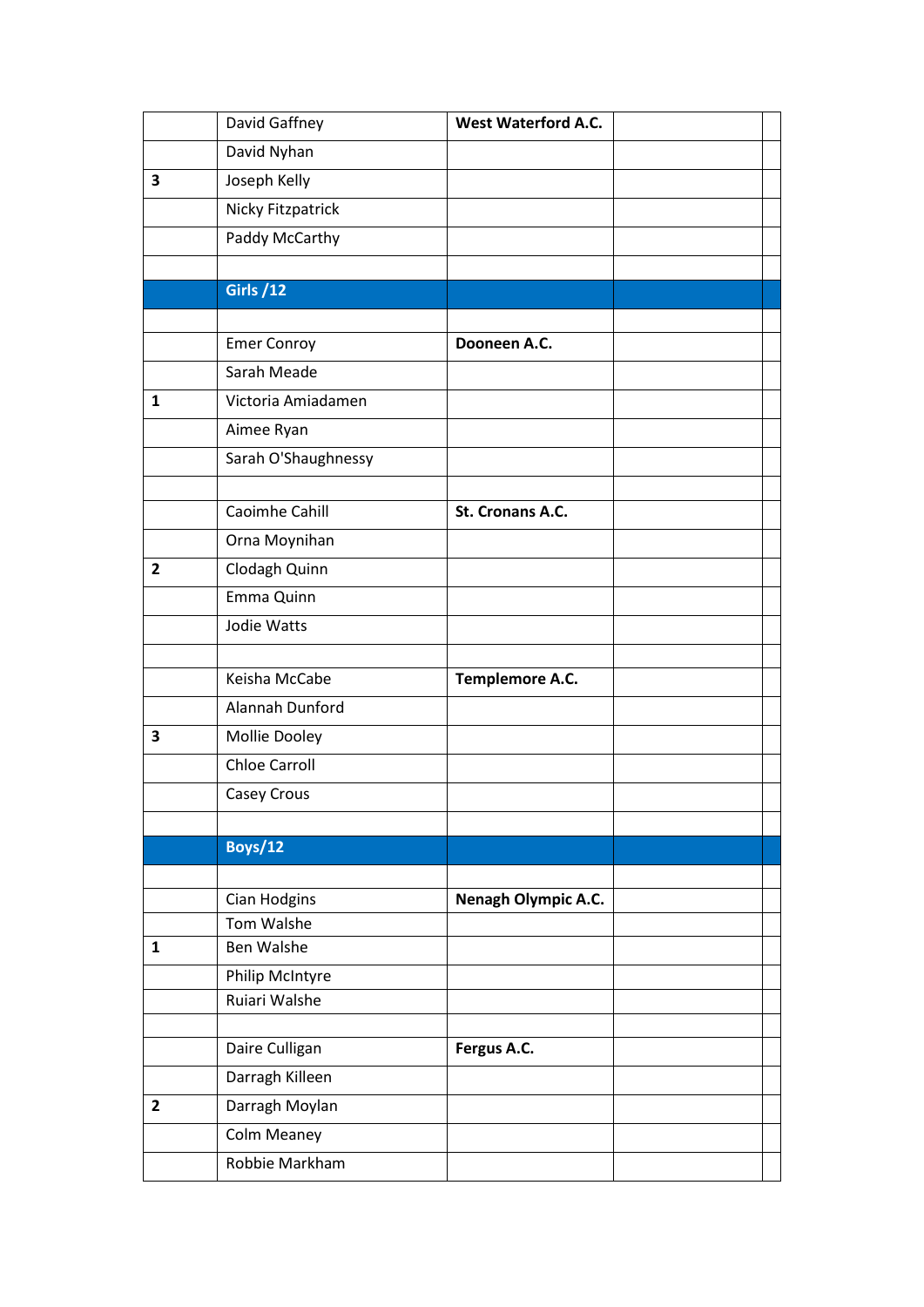|                         | <b>Ben Kiely</b>     | <b>Tramore A.C.</b> |  |
|-------------------------|----------------------|---------------------|--|
|                         | Mark Shanahan        |                     |  |
| $\overline{\mathbf{3}}$ | Tom Halley           |                     |  |
|                         | Ronan Walsh          |                     |  |
|                         | Rory. McCann.        |                     |  |
|                         |                      |                     |  |
|                         | <b>Girls /14</b>     |                     |  |
|                         |                      |                     |  |
|                         | Sarah Butler         | Dooneen A.C.        |  |
|                         | Maria Campbell       |                     |  |
| $\mathbf{1}$            | Sally Dickson        |                     |  |
|                         | Sarah Hosey          |                     |  |
|                         |                      |                     |  |
|                         | Jane Buckley         | <b>Bandon A.C.</b>  |  |
|                         | Nicola Tuthill       |                     |  |
| $\mathbf{2}$            | Clare Flynn          |                     |  |
|                         | <b>Emillie Good</b>  |                     |  |
|                         | Kate O'Neill         |                     |  |
|                         |                      |                     |  |
|                         | Maeve Daly           | Iveragh A.C.        |  |
|                         | Brianna O'Sullivan   |                     |  |
| 3                       | Aoife Dwyer          |                     |  |
|                         | Rachel Dwyer         |                     |  |
|                         | Leanne O'Sullivan    |                     |  |
|                         |                      |                     |  |
|                         | <b>Boys /14</b>      |                     |  |
|                         | <b>Mark Carroll</b>  | Templemore A.C.     |  |
| 1                       | David Quinn          |                     |  |
|                         | Roman SaizEscrig     |                     |  |
|                         | Jack Ryan            |                     |  |
|                         | Jack Nevin           |                     |  |
|                         |                      |                     |  |
|                         |                      |                     |  |
|                         | <b>Andrew Martin</b> | <b>Belgooly</b>     |  |
|                         | Glory Wenegiene      |                     |  |
| $\overline{2}$          | Billy O'Riordan      |                     |  |
|                         | Kevin Fitzgerald     |                     |  |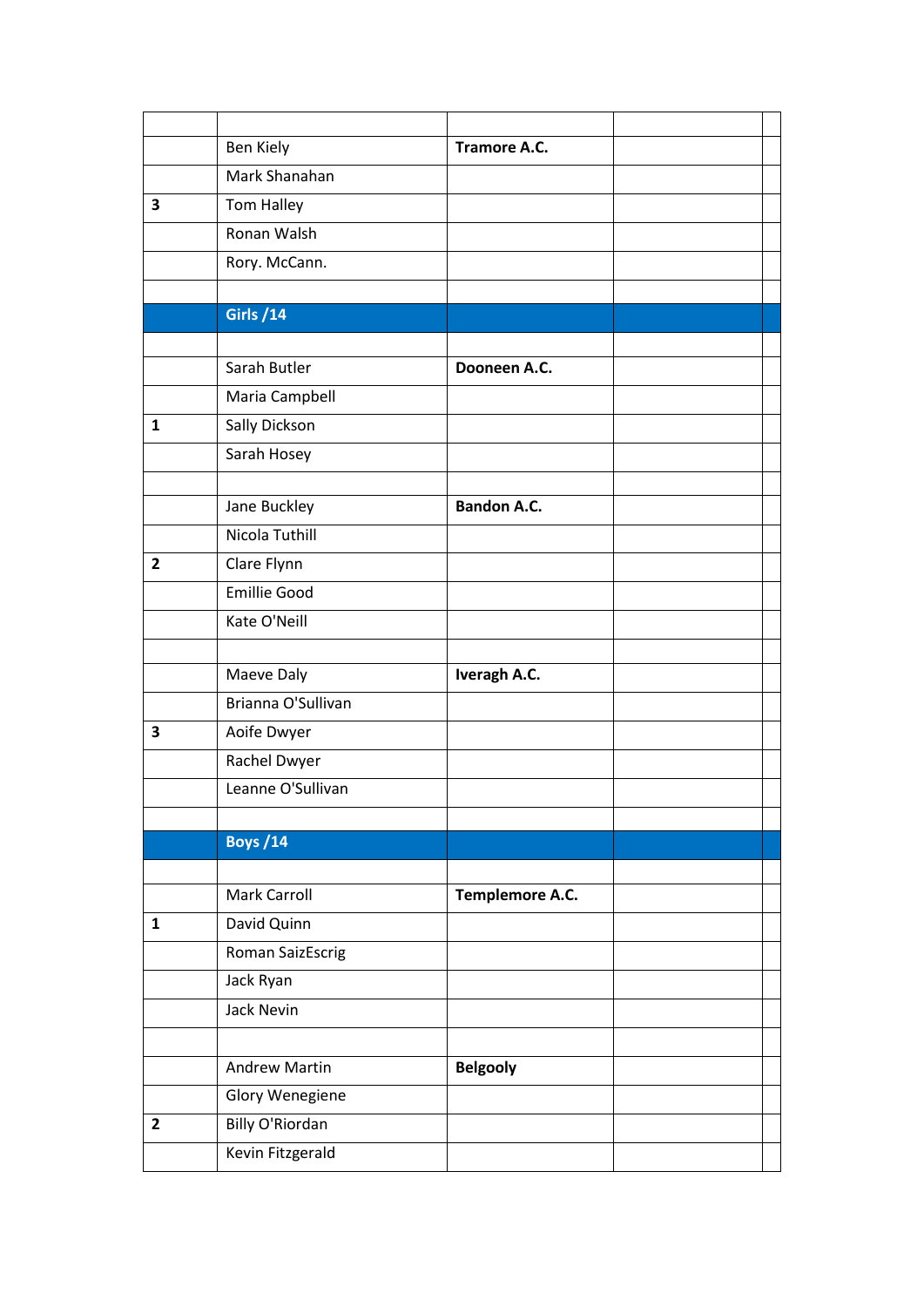|                | Adam Phelan           |                            |  |
|----------------|-----------------------|----------------------------|--|
|                |                       |                            |  |
|                | <b>Connor Meaney</b>  | Fergus A.C.                |  |
|                | Luke Griffin          |                            |  |
| 3              | Shane Culligan        |                            |  |
|                | <b>Barry Conway</b>   |                            |  |
|                | <b>Fionn Cotter</b>   |                            |  |
|                |                       |                            |  |
|                | <b>Girls /16</b>      |                            |  |
|                |                       |                            |  |
|                | <b>Emily Cahill</b>   | St. Cronans A.C.           |  |
|                | <b>Jodie Cahill</b>   |                            |  |
| $\mathbf{1}$   | Leah McMahon          |                            |  |
|                | Aoife Madigan         |                            |  |
|                | <b>Aisling Reidy</b>  |                            |  |
|                |                       |                            |  |
|                | Kate Hickey           | <b>West Waterford A.C.</b> |  |
|                | Lucy Holmes           |                            |  |
| $\overline{2}$ | Aoife O'Brien         |                            |  |
|                | Mary Kate Prendergast |                            |  |
|                | Dani Cunningham       |                            |  |
|                |                       |                            |  |
|                |                       |                            |  |
|                | Erin De Burca         | <b>Bandon A.C.</b>         |  |
|                | Olivia Tuthill        |                            |  |
| 3              | Katie Murphy          |                            |  |
|                | Lauren McCourt        |                            |  |
|                | Stacey Komolafe       |                            |  |
|                |                       |                            |  |
|                | <b>Boys/16</b>        |                            |  |
|                |                       |                            |  |
|                | Paul Hartnett         | Midleton A.C.              |  |
|                | Darragh O' Sullivan   |                            |  |
| $\mathbf{1}$   | Frank O'Brien         |                            |  |
|                | Jack O'Shea           |                            |  |
|                | Joshua Pennant        |                            |  |
|                |                       |                            |  |
|                | Cormac Mahony         | <b>West Waterford A.C.</b> |  |
|                | Ciaran Frisby         |                            |  |